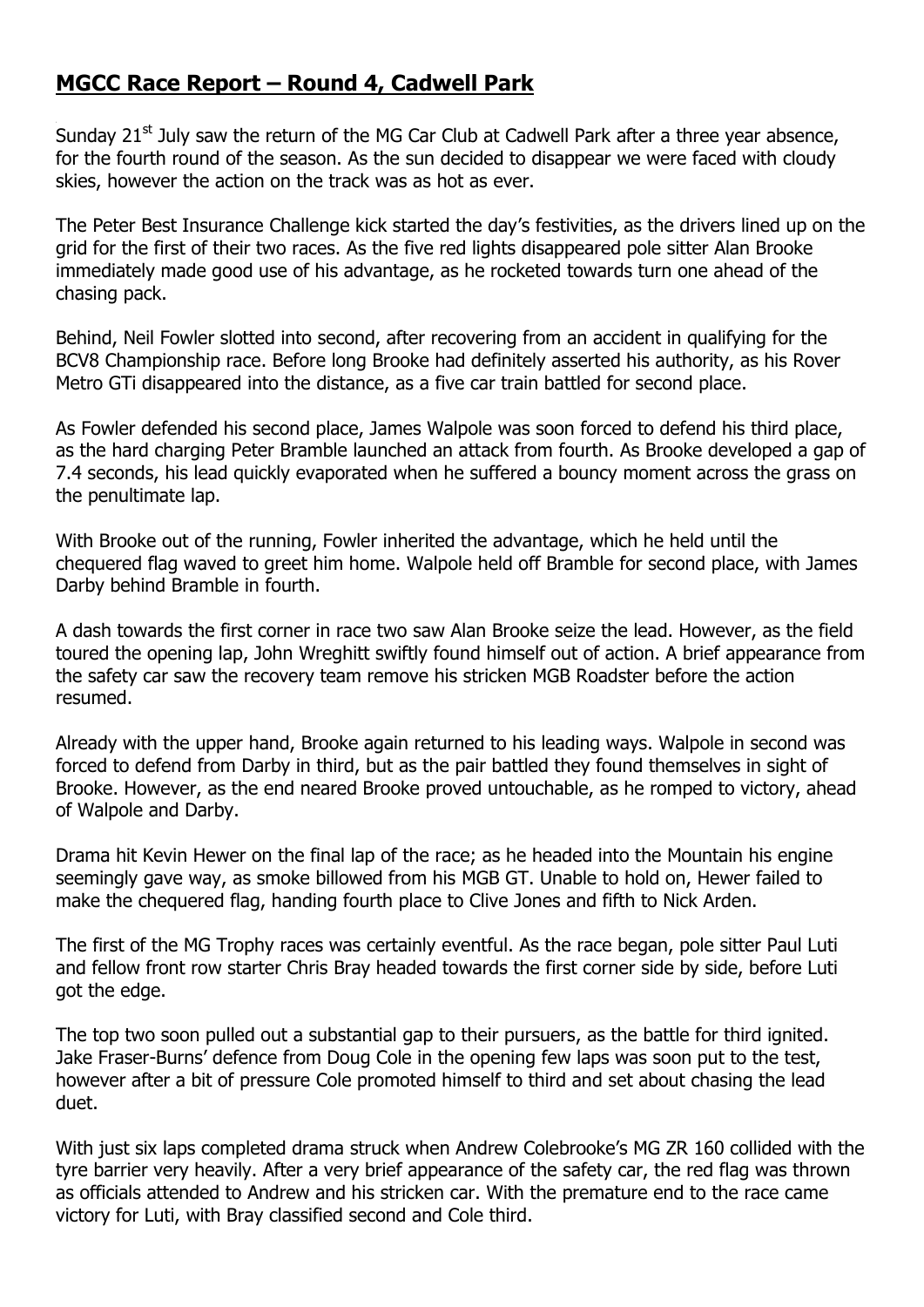Having reclaimed his spot at the front of Class C moments before Colebrooke's incident, Andrew Ashton was crowned Class C victor, ahead of Tom Butler.

The second MG Trophy race brought more excitement, with thrilling battles in both Class B and Class C.

It was a reverse situation at the front this time around, with Bray leading the way from Luti and Cole. As the top three broke clear of the chasing pack, the pressure was on for Bray to defend as his rivals kept him on his toes. Before long it became a two way fight, when Cole slowly crept into the pits and into retirement.

Luti tried his utmost to advance on his second place, but was unable to slip by Bray, contained by the narrow tarmac underneath them. The pair battled ferociously to the chequered flag, but it was Bray who held on for honours.

Class C was a hive of activity, with Butler scoring the victory, and third overall, this time around. Alastair Rushforth held on for second place, as the battle for third place kept everyone guessing. Andrew Ashton and Sarah Budby roared around the Cadwell Park circuit, as they shared the tarmac lap after lap. As the final lap approached it was Budby who outpaced her rival for third, with Ashton fourth.

The action at the front of the BCV8 Championship definitely grabbed the attention of the fans, when Rob Spencer and pole man Ian Prior roared around the fast and twisty circuit nose to tail for the full 20 minutes. With mere millimetres separating the two MGB GT V8 machines, it was Spencer who grabbed success, despite Prior's best efforts.

As the race got underway, it was Spencer who leapt to the fore as Prior slotted in behind. The pair chased one another lap after lap, with the gap between them virtually nothing. Eventually their fun came to an end by the appearance of the chequered flag, to crown Spencer as winner, just 0.5 seconds ahead. James Wheeler finished in a solitary third place, ahead of Ken Deamer and Mark Scott. Neil Fowler returned for his second race of the day, however after obtaining severe damage to his MGB GT in qualifying this morning he raced in his MGC, from the back of the grid to sixth place.

Mike and Williams and Tom Sanderson provided great entertainment during the sole Drayton Manor Park MG Metro Cup race. As the race began, a flying getaway from Sanderson gave him the lead he desired, as Williams, Neal Gardiner and Dick Trevett headed into turn one side by side.

After trailing Gardiner, Williams was close enough to make his move on lap two, when he elevated himself to second before closing in on Sanderson. With the top two engaged in a fierce tussle, the battle for supremacy was certainly on, and it only became more ferocious as we neared the chequered flag.

A brief grassy moment for Williams in the closing stages brought intrigue to the top two, as we awaited the outcome. However, as the pair negotiated back markers they were closer than ever. As the final lap arrived, Williams saw his chance to better his position, when he dived past Sanderson and into the lead. The pair eventually finished 0.8 seconds apart, with Trevett third, Thomas Grainger fourth and Jonathan Woodcock fifth.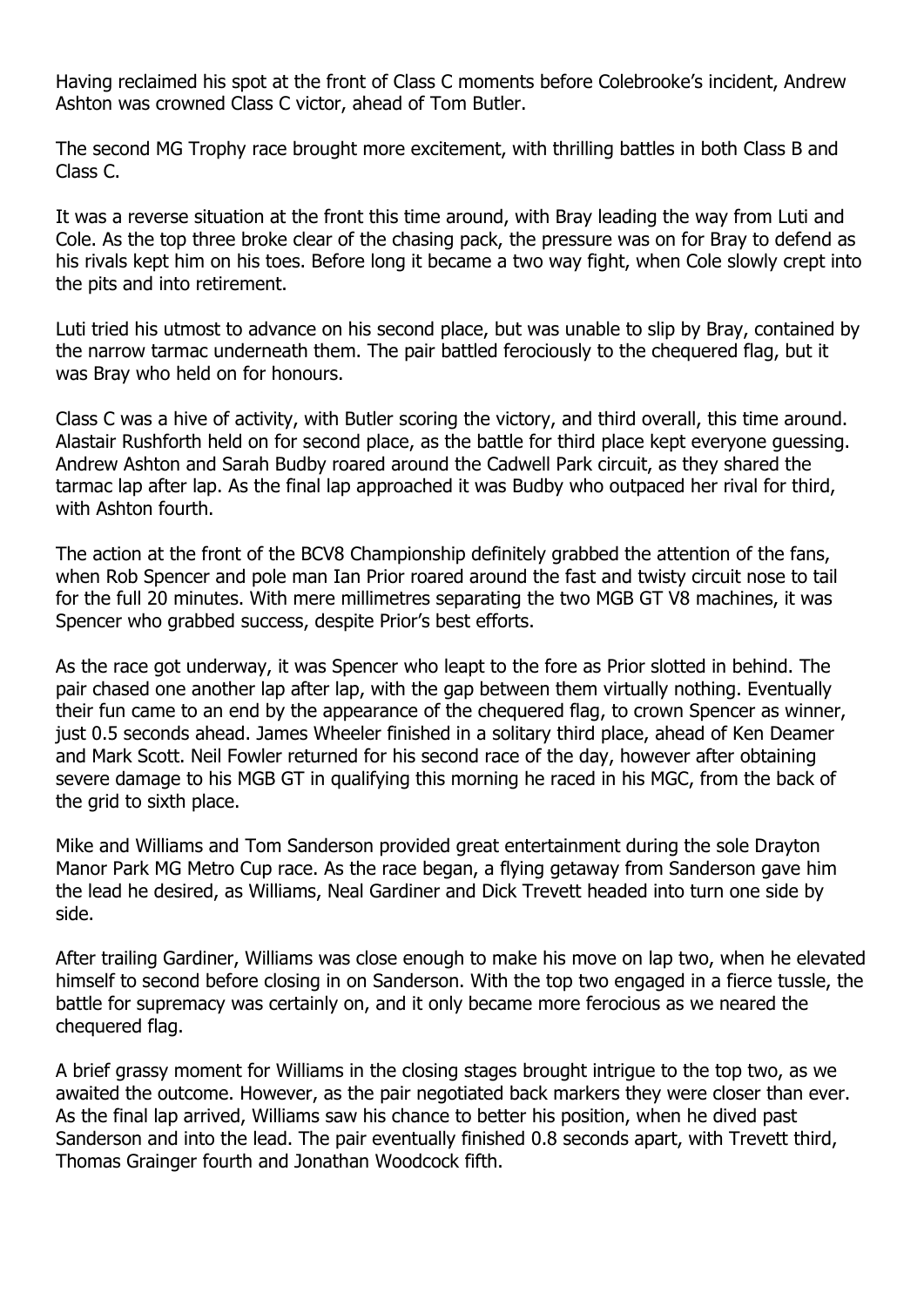The Ecurie GTS race brought more intrigue to the track as Malcolm Gammons battled his way to his first win of the season. Pressure in the early stages of the 30 minute encounter came in the form of Rod Begbie's TVR Grantura MKIII, as the latter kept the battle alive.

As early challenger Mike Harris fell by the wayside, it became a two way fight for honours. Gammons held the control for much of the outing, until Begbie saw his opportunity in the second half of the race. With a daring move around the outside into turn one, Begbie grasped his chance to leap ahead of Gammons; however after a bit of a moment at the top of the Mountain section of the circuit for Begbie, Gammons regained control.

With just a few laps to go, Begbie disappeared from his second place, after a mishap at the Hairpin. An appearance of the safety car saw the race pace neutralised, before a one lap dash to the flag. With his chief competition out of the running, Gammons succeeded to score victory, ahead of John Yea and David Russell-Wilks, making it a trio of MGB Roadsters in the top three.

After a number of retirements, there were just eight cars who took the chequered flag, with Richard McKoen, Craig Taylor, James Marsden, Graham Bates and Colin Newbold completing the line-up.

A restarted outing for the Thoroughbred Sports Car Championship saw Rob Spencer chased all the way to victory once again by Ian Prior.

Spencer got the jump on his rivals in the first getaway, however after Mark Campbell found himself engulfed by the tyre barrier, the safety car was released. After trailing the safety car for a number of laps the red flag made another appearance, whilst officials repaired the surrounding barrier.

After a speedy repair job, the race was restarted, with Spencer and Prior very much in control for the duration. With six laps completed, the chequered flag was shown, separating the top two by just 0.5 seconds. Ken Deamer improved to third place from 14<sup>th</sup> on the grid, while Peter Barnard held on to fourth place ahead of the chasing Mark Scott. After being pushed from the grid into the pitlane at the restart, Barry Holmes worked his way up to sixth place.

David Morrison's commanding drive in the Cockshoot Cup saw him steer his way through the twists and turns of Cadwell from pole to victory.

As Morrison rounded the first corner in front, chief Class C challengers David Coulthard and Ashley Woodward were side by side. However, as the opening lap developed Woodward found himself out of the running as he dropped down the field.

Down but certainly not out, Woodward launched an attack that saw him try to reclaim his position. Up at the front Morrison exercised a controlled win, as Coulthard brought home second overall and another Class C victory.

After sitting in third place for much of the outing, Peter Burchill's position soon came under threat when a charging Woodward appeared in his mirrors, desperate to pass. A close fight led to Woodward sneaking past into third place, as Burchill held on for fourth.

Behind, the battle for fifth place was an eye opener, with six cars each keen to score the position. Ian Winstanley led the way, chased by Stephen Mckie, Simon Lowery, Jeremy Toes, Ian Wright and Adam Key. Winstanley held onto the advantage, as his chasers crossed the line in formation behind him.